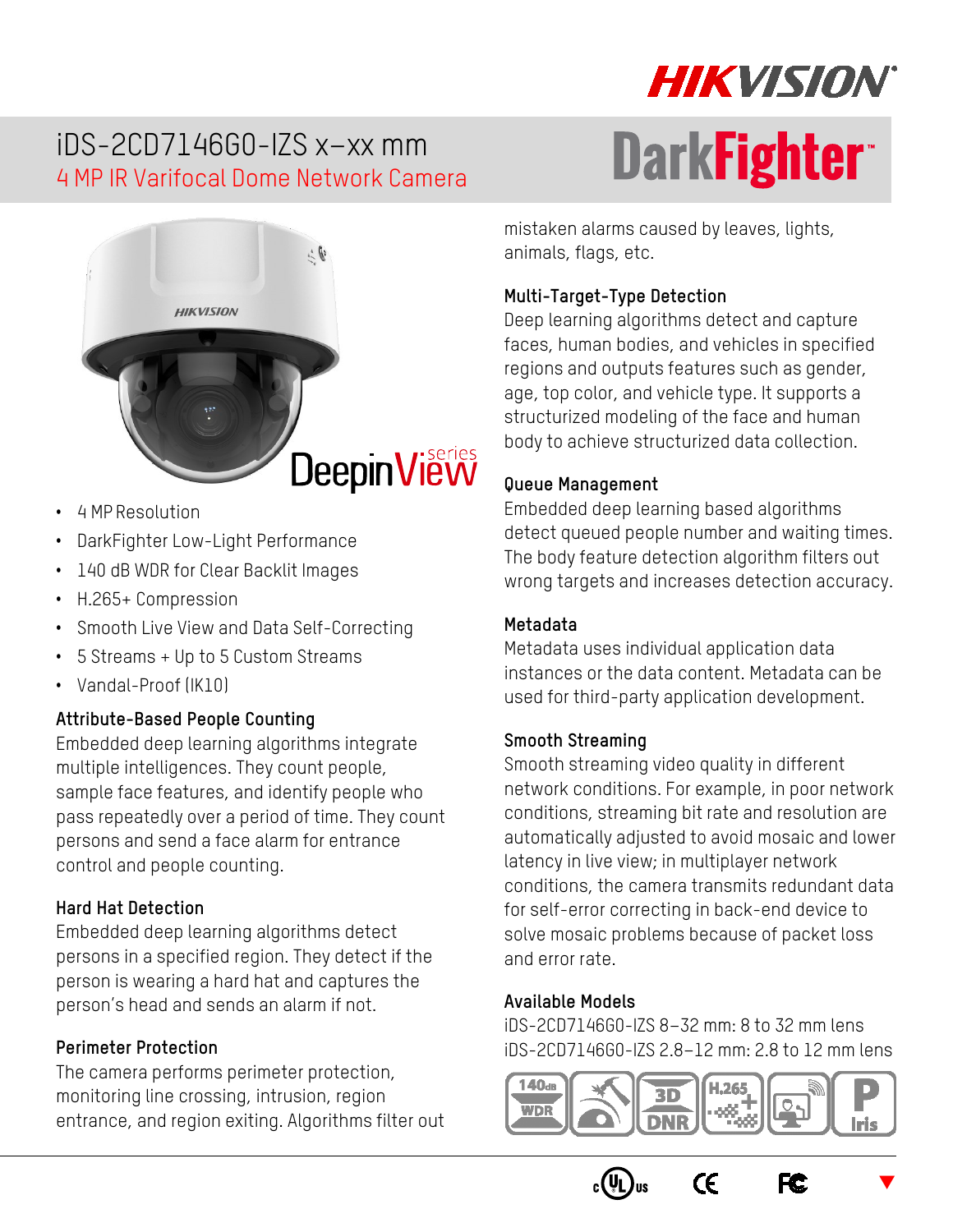## **Specifications**

|                                                     | iDS-2CD7146G0-IZS 2.8-12 mm                                                                                                                                   | iDS-2CD7146G0-IZS 8-32 mm                                                                                              |  |
|-----------------------------------------------------|---------------------------------------------------------------------------------------------------------------------------------------------------------------|------------------------------------------------------------------------------------------------------------------------|--|
| Camera                                              |                                                                                                                                                               |                                                                                                                        |  |
|                                                     | Image Sensor 1/1.8" progressive scan CM0S                                                                                                                     |                                                                                                                        |  |
| Color<br>Minimum Illumination<br>B/W                | 0.001 lux $@$ $(f/1.2, AGC$ on]<br>0.0043 lux @ $(f/2.5,$ AGC on]<br>0.0003 lux @ $(f/1.2,$ AGC on]                                                           | $[0.002$ lux $@$ $[f/1.7, AGC$ on]<br>$0.0021$ lux $\omega$ ( $f/1.73$ , AGC on)<br>0.0006 lux $@$ ( $f/1.7$ , AGC on) |  |
|                                                     | 0.0013 lux $\bar{\omega}$ ( $f/2.5$ , AGC on)                                                                                                                 | 0.00062 lux @ $(f/1.73,$ AGC on)                                                                                       |  |
|                                                     | Shutter Speed 1 s to 1/100,000 s                                                                                                                              |                                                                                                                        |  |
| Slow Shutter Yes                                    | $P/N$ $P/N$                                                                                                                                                   |                                                                                                                        |  |
| Wide Dynamic Range 140 dB                           |                                                                                                                                                               |                                                                                                                        |  |
|                                                     | Day/Night IR cut filter                                                                                                                                       |                                                                                                                        |  |
|                                                     | Angle Adjustment Pan: 0° to 355°, tilt: 0° to 75°, rotate: 0° to 355°                                                                                         |                                                                                                                        |  |
| Power-Off Memory Yes                                |                                                                                                                                                               |                                                                                                                        |  |
| Flash Memory 8 GB                                   |                                                                                                                                                               |                                                                                                                        |  |
|                                                     | RAM 2 GB                                                                                                                                                      |                                                                                                                        |  |
| Lens                                                |                                                                                                                                                               |                                                                                                                        |  |
|                                                     | Focus Auto, semi-auto, manual<br>Lens Type 2.8 mm to 12 mm                                                                                                    | 8 mm to 32 mm                                                                                                          |  |
|                                                     | Horizontal FOV 114.5° to 41.8°, vertical FOV 59.3° to                                                                                                         | Horizontal F0V 42.5° to 15.1°, vertical F0V 23.3° to                                                                   |  |
| <b>FOV</b>                                          | 23.6°, diagonal FOV 141.1° to 48°                                                                                                                             | 8.64°, diagonal FOV 49.6° to 17.3°                                                                                     |  |
|                                                     | Aperture $f/1.2$ to $f/2.5$                                                                                                                                   | $f/1.7$ to $f/1.73$                                                                                                    |  |
| Lens Mount Integrated                               |                                                                                                                                                               |                                                                                                                        |  |
|                                                     | Blue Glass Module Blue glass module to reduce ghost phenomenon                                                                                                |                                                                                                                        |  |
| P-Iris Yes                                          |                                                                                                                                                               |                                                                                                                        |  |
| Illuminator                                         | IR Range 98' (30 m)                                                                                                                                           | $164'$ (50 m)                                                                                                          |  |
| Wavelength 850 nm                                   |                                                                                                                                                               |                                                                                                                        |  |
| Smart Supplement Light Yes                          |                                                                                                                                                               |                                                                                                                        |  |
| Video                                               |                                                                                                                                                               |                                                                                                                        |  |
| Maximum Resolution 2680 × 1520                      |                                                                                                                                                               |                                                                                                                        |  |
| Main Stream                                         | 50 Hz: 25 fps (2680 × 1520,2560 × 1440,1920 × 1080,1280 × 720)<br>60 Hz: 30 fps (2680 × 1520, 2560 × 1440, 1920 × 1080, 1280 × 720)                           |                                                                                                                        |  |
| Sub-Stream                                          | 50 Hz: 25 fps $(704 \times 576, 640 \times 480)$                                                                                                              |                                                                                                                        |  |
|                                                     | 60 Hz: 30 fps (704 × 480, 640 × 480)                                                                                                                          |                                                                                                                        |  |
| Third Stream                                        | 50 Hz: 25 fps (1920 × 1080, 1280 × 720, 704 × 576, 640 × 480)<br>60 Hz: 30 fps (1920 × 1080, 1280 × 720, 704 × 480, 640 × 480)                                |                                                                                                                        |  |
| Fourth Stream                                       | 50 Hz: 25 fps (1920 × 1080, 1280 × 720, 704 × 576, 640 × 480)<br>60 Hz: 30 fps (1920 × 1080, 1280 × 720, 704 × 480, 640 × 480)                                |                                                                                                                        |  |
| Fifth Stream                                        | 50 Hz: 25 fps (704 × 576, 640 × 480)<br>60 Hz: 30 fps (704 × 480, 640 × 480)                                                                                  |                                                                                                                        |  |
| Custom Stream                                       | 50 Hz: 25 fps (1920 × 1080, 1280 × 720, 704 × 576, 640 × 480)<br>60 Hz: 30 fps (1920 × 1080, 1280 × 720, 704 × 480, 640 × 480)                                |                                                                                                                        |  |
| Video Compression                                   | Main stream: H.265+/H.265/H.264+/ H.264<br>Sub-stream/third stream/fourth stream/fifth stream/custom stream: H.265/H.264/MJPEG                                |                                                                                                                        |  |
|                                                     | Video Bit Rate 32 Kbps to 16 Mbps                                                                                                                             |                                                                                                                        |  |
|                                                     | H.264 Type Baseline Profile/Main Profile/High Profile                                                                                                         |                                                                                                                        |  |
|                                                     | H.265 Type Main Profile                                                                                                                                       |                                                                                                                        |  |
|                                                     | H.264+ Main Stream supports                                                                                                                                   |                                                                                                                        |  |
|                                                     | H.265+ Main Stream supports                                                                                                                                   |                                                                                                                        |  |
| Bit Rate Control CBR/VBR                            | Stream Type Main stream/sub-stream/third stream/fourth stream/fifth stream/custom stream                                                                      |                                                                                                                        |  |
| Scalable Video Coding (SVC) H.265 and H.264 support |                                                                                                                                                               |                                                                                                                        |  |
|                                                     | Region of Interest (ROI) 4 fixed regions for each stream                                                                                                      |                                                                                                                        |  |
| Audio                                               |                                                                                                                                                               |                                                                                                                        |  |
| <b>Environment Noise Filtering</b>                  | Yes                                                                                                                                                           |                                                                                                                        |  |
|                                                     | Audio Sampling Rate 8 kHz/16 kHz/32 kHz/44.1 kHz/48 kHz                                                                                                       |                                                                                                                        |  |
|                                                     | Audio Compression G.711/G.722.1/G.726/MP2L2/PCM/MP3                                                                                                           |                                                                                                                        |  |
|                                                     | Audio Bit Rate 64 Kbps (6.711)/16 Kbps (6.722.1)/16 Kbps (6.726)/32-192 Kbps (MP2L2)/32 Kbps (PCM)/8-320 Kbps (MP3)<br>Audio Type Mono sound                  |                                                                                                                        |  |
| <b>Network</b>                                      |                                                                                                                                                               |                                                                                                                        |  |
| Simultaneous Live View                              | Up to 20 channels                                                                                                                                             |                                                                                                                        |  |
|                                                     | API ONVIF (PROFILE S, PROFILE G, PROFILE T), ISAPI, SDK, ISUP                                                                                                 |                                                                                                                        |  |
| Protocols                                           | TCP/IP, ICMP, HTTP, HTTPS, FTP, SFTP, SRTP, DHCP, DNS, DDNS, RTP, RTSP, RTCP, PPPOE, NTP, UPnP, SMTP,<br>SNMP, IGMP, 802.1x, QoS, IPv6, UDP, Bonjour, SSL/TLS |                                                                                                                        |  |
| Smooth Streaming                                    | Yes                                                                                                                                                           |                                                                                                                        |  |
| User/Host                                           | Up to 32 users. 3 user levels: administrator, operator, and user                                                                                              |                                                                                                                        |  |
|                                                     |                                                                                                                                                               | Password protection, complicated password, HTTPS encryption, 802.1x authentication (EAP-TLS, EAP-LEAP                  |  |
| Security                                            | authentication for ONVIF, RTP/RTSP OVER HTTPS, Control Timeout Settings, Security Audit Log, TLS 1.2                                                          | EAP-MD5), watermark, IP address filter, basic and digest authentication for HTTP/HTTPS, WSSE and digest                |  |

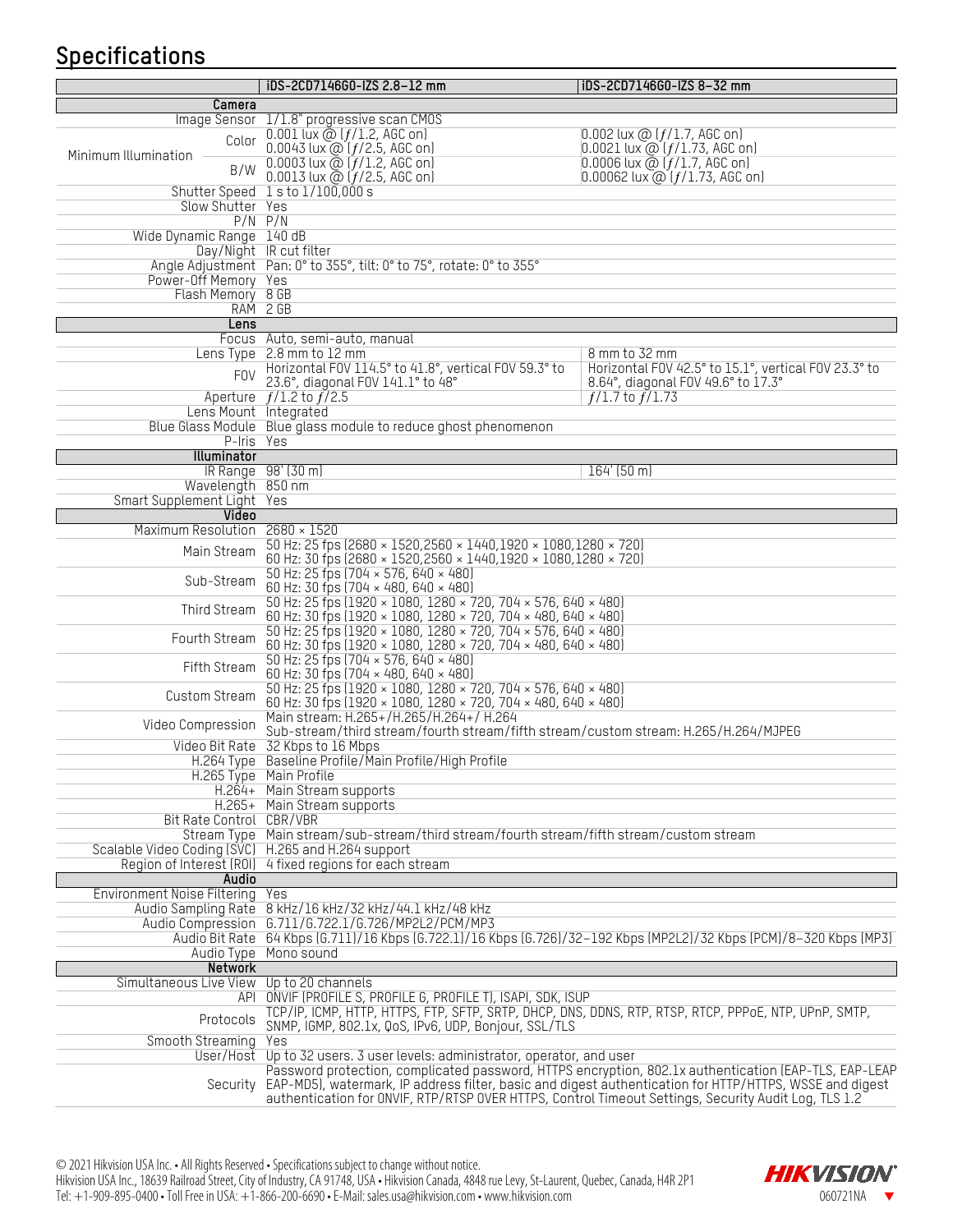# **Specifications** (continued)

|                                                                      | iDS-2CD7146G0-IZS 2.8-12 mm                                                                                                                                                                                                                                                                                                                      | iDS-2CD7146G0-IZS 8-32 mm                                                                                         |  |
|----------------------------------------------------------------------|--------------------------------------------------------------------------------------------------------------------------------------------------------------------------------------------------------------------------------------------------------------------------------------------------------------------------------------------------|-------------------------------------------------------------------------------------------------------------------|--|
|                                                                      | <b>Network</b> (continued)                                                                                                                                                                                                                                                                                                                       |                                                                                                                   |  |
| Network Storage                                                      | MicroSD/SDHC/SDXC card (256 GB) local storage, NAS (NFS, SMB/CIFS), auto network replenishment (ANR);<br>together with high-end Hikvision memory card, memory card encryption and health detection support                                                                                                                                       |                                                                                                                   |  |
| Client                                                               | iVMS-4200, Hik-Connect, HikCentral<br>Plug-in required live view: IE8+; Plug-in free live view: Chrome 57.0+, Firefox 52.0+; Safari 11+                                                                                                                                                                                                          |                                                                                                                   |  |
| Web Browser                                                          | Local service: Chrome 41.0+, Firefox 30.0+                                                                                                                                                                                                                                                                                                       |                                                                                                                   |  |
| Image                                                                | The IR LEDs on camera should support Smart IR function to automatically adjust power to avoid image                                                                                                                                                                                                                                              |                                                                                                                   |  |
| Smart IR                                                             | overexposure                                                                                                                                                                                                                                                                                                                                     |                                                                                                                   |  |
| Day/Night Switch                                                     | Day, Night, Auto, Schedule, Triggered by Alarm In                                                                                                                                                                                                                                                                                                |                                                                                                                   |  |
| Target Cropping<br>Picture Overlay                                   | Yes<br>L0G0 picture can be overlaid on video with $128 \times 12824$ -bit bmp format                                                                                                                                                                                                                                                             |                                                                                                                   |  |
| Image Enhancement                                                    | BLC, HLC, 3D DNR, Defog, EIS, Distortion Correction                                                                                                                                                                                                                                                                                              |                                                                                                                   |  |
| Image Parameters Switch                                              | Yes                                                                                                                                                                                                                                                                                                                                              |                                                                                                                   |  |
| Image Settings                                                       | Rotate mode, saturation, brightness, contrast, sharpness, gain, white balance adjustable by client<br>software or Web browser                                                                                                                                                                                                                    |                                                                                                                   |  |
|                                                                      | $SNR$ $\geq$ 52 dB                                                                                                                                                                                                                                                                                                                               |                                                                                                                   |  |
| Interface                                                            |                                                                                                                                                                                                                                                                                                                                                  |                                                                                                                   |  |
| Alarm                                                                | 1 input, 1 output (maximum 24 VDC, 1 A)                                                                                                                                                                                                                                                                                                          |                                                                                                                   |  |
|                                                                      | Audio type: non-equilibrium; 1 output (line out), 3.5 mm connector, maximum output amplitude: 3.3 vpp, output<br>impedance: 100 0, interface type: non-equilibrium, mono sound, 1 built-in microphone                                                                                                                                            | 1 input (line in), 3.5 mm connector, maximum input amplitude: 3.3 vpp, input impedance: 4.7K $\Omega$ , interface |  |
|                                                                      | RS-485 1 RS-485 (half duplex, HIKVISIÓN, Pelco-P, Pelco-D, self-adaptive)                                                                                                                                                                                                                                                                        |                                                                                                                   |  |
|                                                                      | Video Output 1 Vp-p composite output (75 0/CVBS) (only for debug)                                                                                                                                                                                                                                                                                |                                                                                                                   |  |
|                                                                      | On-Board Storage Built-in microSD/SDHC/SDXC slot, up to 256 GB                                                                                                                                                                                                                                                                                   |                                                                                                                   |  |
| Hardware Reset Yes                                                   |                                                                                                                                                                                                                                                                                                                                                  |                                                                                                                   |  |
|                                                                      | Communication Interface 1 RJ-45 10M/100M/1000M self-adaptive Ethernet port                                                                                                                                                                                                                                                                       |                                                                                                                   |  |
| <b>Smart Features</b>                                                | Power Output 12 VDC, maximum 100 mA (supported by all power supply types)                                                                                                                                                                                                                                                                        |                                                                                                                   |  |
|                                                                      | Motion detection, video tampering alarm, exception (network disconnected, IP address conflict, illegal                                                                                                                                                                                                                                           |                                                                                                                   |  |
| Basic Event                                                          | login, HDD full, HDD error)<br>Line crossing detection, up to 4 lines configurable Intrusion detection, up to 4 regions configurable                                                                                                                                                                                                             |                                                                                                                   |  |
| Smart Event                                                          | Region entrance detection, up to 4 regions configurable region exiting detection, up to 4 regions<br>configurable, unattended baggage detection, up to 4 regions configurable object removal detection, up<br>to 4 regions configurable, scene change detection, audio exception detection, defocus detection                                    |                                                                                                                   |  |
| Counting                                                             | Yes                                                                                                                                                                                                                                                                                                                                              |                                                                                                                   |  |
| Intelligent (Deep Learning Algorithm)                                |                                                                                                                                                                                                                                                                                                                                                  |                                                                                                                   |  |
|                                                                      | Detects up to 30 faces simultaneously<br>T.                                                                                                                                                                                                                                                                                                      |                                                                                                                   |  |
| Face Capture                                                         | Supports swing left and right from -60° to 60°, tilt up and down from -30° to 30°<br>2.<br>Uploads face with background and closed-up face pictures<br>3.                                                                                                                                                                                        |                                                                                                                   |  |
| Multi-Target-Type Detection                                          | Supports simultaneous detection of human body and face, gets 8 face features and 14 human body<br>features                                                                                                                                                                                                                                       |                                                                                                                   |  |
| Attribute-Based People Counting                                      | Supports entering/exiting counting (track 30 targets simultaneously); supports identifying people who<br>pass repeatedly over a period of time                                                                                                                                                                                                   |                                                                                                                   |  |
| Hard Hat Detection                                                   | Detects up to 30 human targets simultaneously, supports up to 4 shield regions                                                                                                                                                                                                                                                                   |                                                                                                                   |  |
|                                                                      | Detects queuing-up people number, and waiting time of each person, generates reports to compare the<br>Queue Management efficiency of different queuing-ups and display the changing status of one queue, raw data export for<br>further analysis                                                                                                |                                                                                                                   |  |
| Premier Protection                                                   | Line crossing, intrusion, region entrance, region exiting, alarm trigger by specified target types (human,<br>vehicle), filters out mistaken alarm caused by leaf, light, animal, flag, etc.                                                                                                                                                     |                                                                                                                   |  |
| General                                                              |                                                                                                                                                                                                                                                                                                                                                  |                                                                                                                   |  |
| Linkage Method                                                       | Upload to FTP/NAS/memory card, notify surveillance center, send e-mail, trigger alarm output, trigger<br>recording, trigger capture, trigger recording: memory card, network storage, pre-record and post-record<br>trigger captured pictures uploading: FTP, SFTP, HTTP, NAS, e-mail, trigger notification: HTTP, SAPI, alarm<br>output, e-mail |                                                                                                                   |  |
| <b>Online Upgrade</b>                                                | Yes                                                                                                                                                                                                                                                                                                                                              |                                                                                                                   |  |
| Dual Backup                                                          | Yes                                                                                                                                                                                                                                                                                                                                              |                                                                                                                   |  |
| Web Client Language                                                  | 33 languages: English, Russian, Estonian, Bulgarian, Hungarian, Greek, German, Italian, Czech, Slovak,<br>French, Polish, Dutch, Portuguese, Spanish, Romanian, Danish, Swedish, Norwegian, Finnish, Croatian,<br>Portuguese (Brazil), Ukrainian                                                                                                 | Slovenian, Serbian, Turkish, Korean, Traditional Chinese, Thai, Vietnamese, Japanese, Latvian, Lithuanian,        |  |
| General Function                                                     | Anti-flicker, 5 streams and up to 5 custom streams, EPTZ, heartbeat, mirror, privacy masks, flash log,<br>password reset via e-mail, pixel counter                                                                                                                                                                                               |                                                                                                                   |  |
| Software Reset                                                       | Yes                                                                                                                                                                                                                                                                                                                                              |                                                                                                                   |  |
| <b>Storage Conditions</b><br><b>Startup and Operating Conditions</b> | -30° to 60° C (-22° to 140° F), humidity 95% or less (non-condensing)<br>-30° to 60° C (-22° to 140° F)                                                                                                                                                                                                                                          |                                                                                                                   |  |
| Power Supply                                                         | 12 VDC ±20%, two-core terminal block, reverse polarity protection; 24 VAC ±20%; PoE: 802.3af, Type 1<br>Class 3                                                                                                                                                                                                                                  |                                                                                                                   |  |

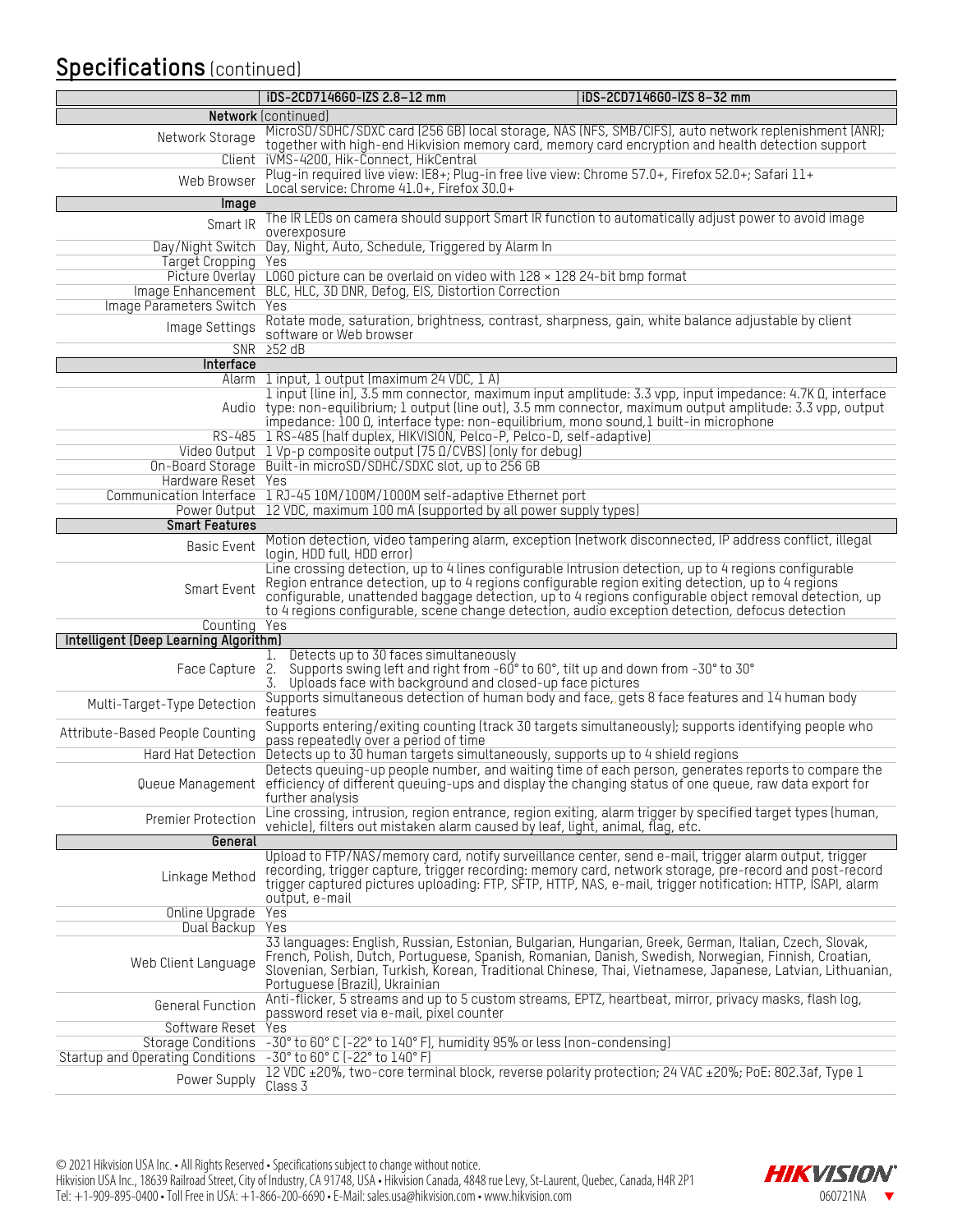## **Specifications** (continued)

|                                                            | iDS-2CD7146G0-IZS 2.8-12 mm                                                                                                                                                                     | iDS-2CD7146G0-IZS 8-32 mm                                                                                        |  |
|------------------------------------------------------------|-------------------------------------------------------------------------------------------------------------------------------------------------------------------------------------------------|------------------------------------------------------------------------------------------------------------------|--|
|                                                            | <b>General</b> (continued)                                                                                                                                                                      |                                                                                                                  |  |
| Power Consumption and Current 24 VAC, 0.85 A, maximum 12 W | 12 VDC, 0.83 A, maximum 9.96 W<br>PoE (802.3af, 36 V to 57 V), 0.35 A to 0.21 A, maximum 12 W                                                                                                   |                                                                                                                  |  |
|                                                            | Power Interface Two-core terminal block                                                                                                                                                         |                                                                                                                  |  |
|                                                            | Camera Material Aluminum alloy body                                                                                                                                                             |                                                                                                                  |  |
|                                                            | Camera Dimension $\emptyset$ 140.5 mm × 122.6 mm ( $\emptyset$ 5.5" × 4.8")                                                                                                                     |                                                                                                                  |  |
|                                                            | Package Dimension $244$ mm $\times$ 174 mm $\times$ 173 mm (9.6" $\times$ 6.9" $\times$ 6.8")                                                                                                   |                                                                                                                  |  |
|                                                            | Camera Weight Approximately 950 g (2.1 lb)<br>With Package Weight Approximately 1300 g (2.9 lb)                                                                                                 |                                                                                                                  |  |
| Metadata                                                   |                                                                                                                                                                                                 |                                                                                                                  |  |
| Metadata                                                   | Intrusion detection, line crossing detection, region entrance detection, region exiting detection,<br>unattended baggage detection, object removal, face capture and queue management supported |                                                                                                                  |  |
| Approvals                                                  |                                                                                                                                                                                                 |                                                                                                                  |  |
|                                                            | Class Class B                                                                                                                                                                                   |                                                                                                                  |  |
|                                                            | FCC (47 CFR Part 15, Subpart B); CE-EMC (EN 55032: 2015, EN 61000-3-2: 2014, EN 61000-3-3: 2013, EN<br>2015)                                                                                    | EMC 50130-4: 2011 +A1: 2014); RCM (AS/NZS CISPR 32: 2015); IC (ICES-003: Issue 6, 2016); KC (KN 32: 2015, KN 35: |  |
| Safety                                                     | UL (UL 60950-1); CB (IEC 60950-1:2005 + Am 1:2009 + Am 2:2013); CE-LVD (EN 60950-1:2005 + Am 1:2009 + Am 2:2013); BIS (IS 13252(Part 1):2010+A1:2013+A2:2015); LOA (IEC/EN 60950-1)             |                                                                                                                  |  |
|                                                            | Environment CE-RoHS (2011/65/EU); WEEE (2012/19/EU); Reach (Regulation (EC) No 1907/2006)                                                                                                       |                                                                                                                  |  |
|                                                            | Protection IK10 (IEC 62262:2002)                                                                                                                                                                |                                                                                                                  |  |

## **Dimensions**







Unit: mm(inch)

## **Accessories** (Not Included)

╜